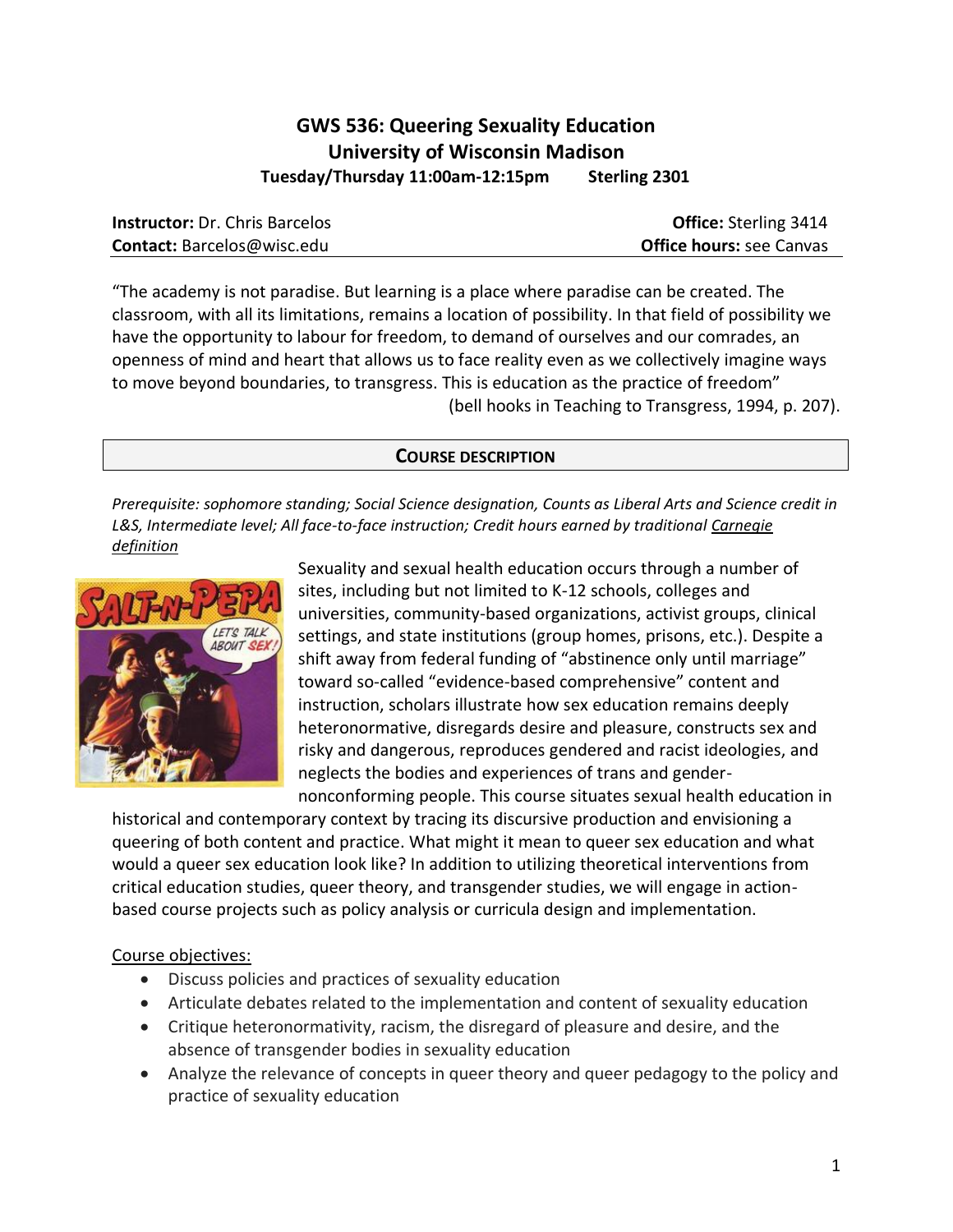# **TEACHING APPROACH**

There are a number of things about my approach to teaching and learning that you should know in order to have the best possible experience in this course. I use an engaged approach to teaching and learning that is interactive, emphasizes mutual participation and responsibility, and values each individual's contribution to the learning process.

# When someone accuses you of being a dramatic gay



What this means is that the course expects you to be an active learner, relate what you learn to your own life, and engage in dialogue with both the instructor and other students on the topics we cover. Especially in the study of the social world, you are already an "expert" on a lot of the topics we cover in this course. In my courses there are no wrong opinions, but there may assumptions that need challenging. We will discuss some controversial issues in this course, and it is very important to respect other people and "agree to disagree." While all points of view are respected in my classroom, derogatory or hateful language and statements are never permitted so that the classroom can be the safest space possible for everyone to learn. Likewise, I aim to cultivate mutual respect and care

for each other, especially when we disagree.

Because not everyone learns in the same ways, we will use a lot of different learning strategies in this course, including lectures, films, small and large group discussion, experiential exercises, free-writing, etc. If you anticipated sitting through lectures and then taking a multiple-choice exam, this probably isn't the best class for you.

### *Statement on names and pronouns*

There is a long history of dialogue and activism around how we address one another, with respect to both names and pronouns. Students should be referred to by the name they prefer, and with the proper pronunciation, by faculty and other students. I will gladly honor your request to address you by the name you prefer and gender pronouns that correspond to your gender identity (even if they are different in this class than outside of it). Please advise me of your name's proper pronunciation, and any name or pronouns not reflected by the record in your UW account early in the semester so that I may make appropriate changes to my records.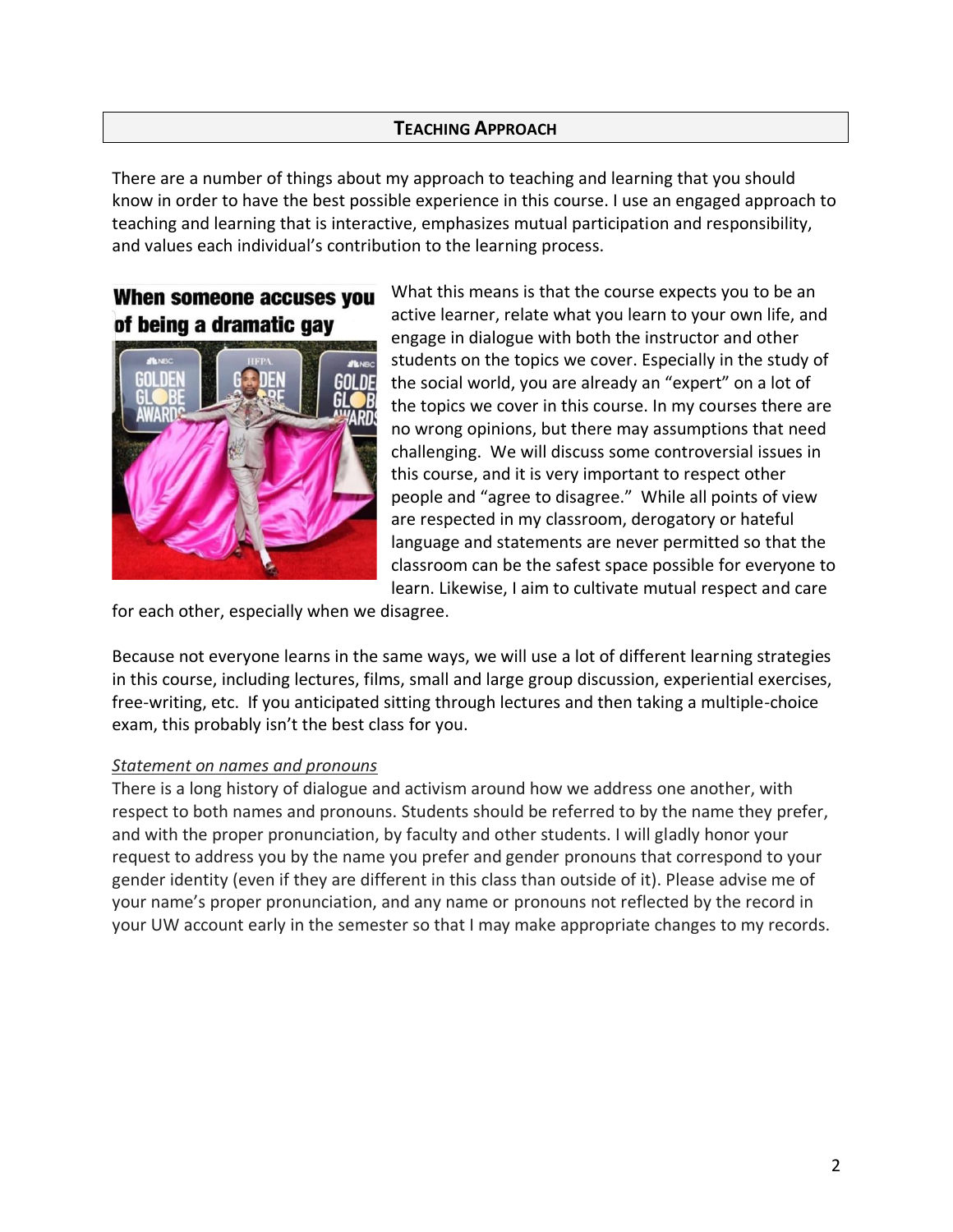# *Statement on self- and community-care related to course content*

We will cover some intellectually and emotionally challenging topics in this class, *including explicit textual and visual representations of sexuality*. I am committed to making my courses academically rigorous while maintaining an ethic of self- and community- care related to intense content. I aim to help deepen your capacity for both personal/emotional engagement and nuanced political and academic engagement with these topics. I make an effort to give a heads up about potentially intense content, but it is not possible for me to anticipate the potential needs of all students. If you have concerns about your ability to participate in a



particular course topic, please notify me at least two weeks in advance so that we can discuss possible arrangements. However, please honestly assess your readiness to participate in this course and its content this semester. Your enrollment in this course indicates that you have read this syllabus, including this statement, and agree to participate in the course in a thoughtful and respectful manner.

### **READINGS**

All other are available as PDF downloads on our Canvas course website.

*You should complete the readings by the date listed on the calendar below. This should go without saying, but is worth repeating that reading is not optional.* Please come to class prepared to discuss the readings. Preparing for class will *definitely* help your participation grade. If you have questions about how to best approach your task of reading and note-taking in order to prepare for class, please come talk to me.

### **ASSIGNMENTS**

- **All assignments must be submitted via Canvas at** *11:59pm* **on the day they are due.**
- **If you are absent on the day a paper is due, you are still responsible for submitting the assignment on Canvas.**
- **Grading rubrics for all assignments are attached to the assignment on Canvas.**
- **Late assignments are penalized 10% of the grade for each day they are late; no assignments are accepted more than one week after the due date.**
- **All papers must use Times New Roman or Calibri font, 12 point, double-spaced, 1 inch margins, with all references cited using APA or Chicago citation style. PRO TIP: the reading schedule below is in APA format!!!**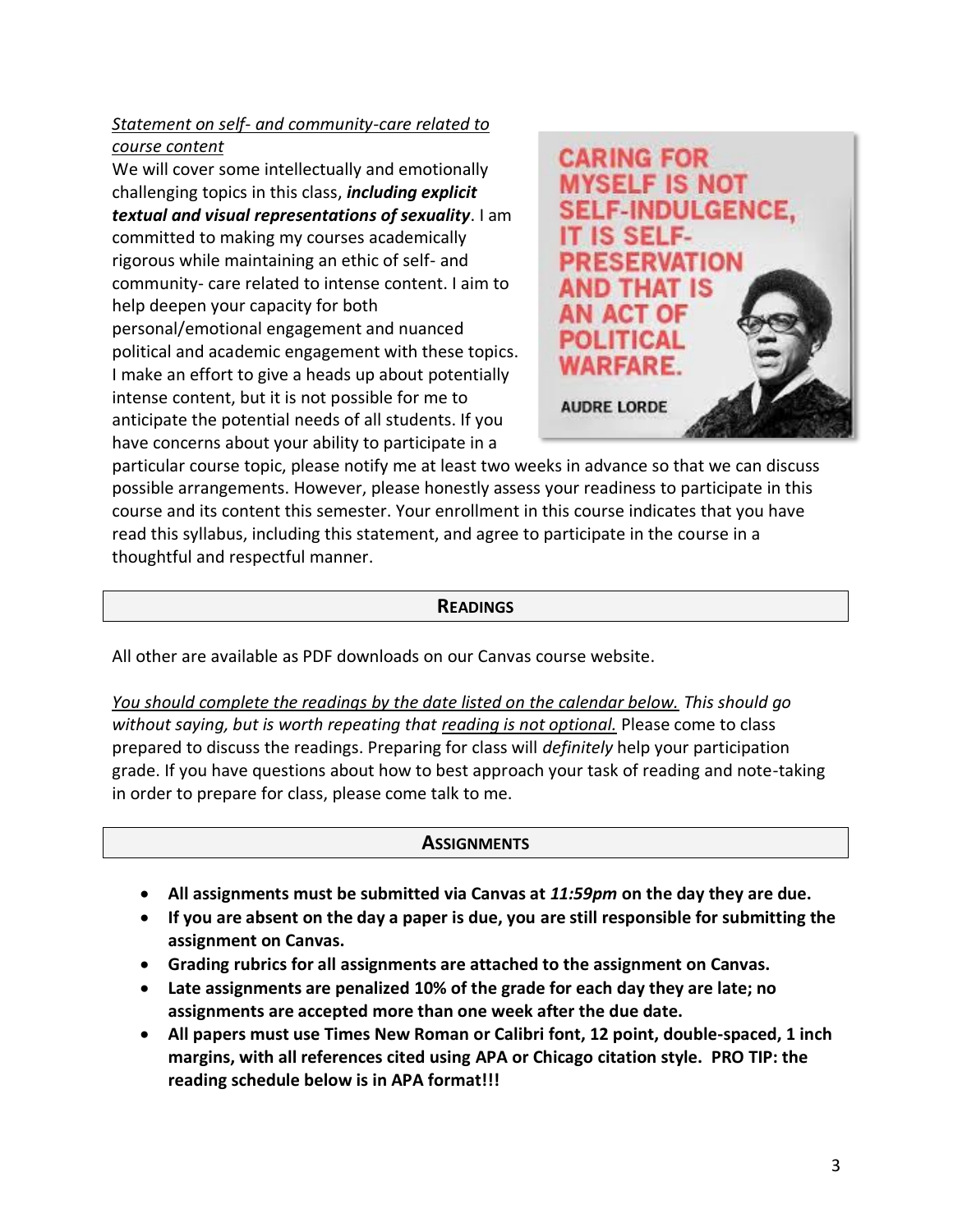# The Sex Ed (I Wish) I Had (10 points, pass/fail) *DUE: 1/30*

*2 pages max:* Take some time to reflect on your previous experiences with sexuality education (broadly conceived) and address the following:

- When do you first remembering learning about sex and sexuality?
- Describe your experiences with school-based sex education. What topics did you learn about and how were they taught to you?
- Where else do recall learning about sex and sexuality as a young person? As an adult?
- What was missing from your sexuality education? In other words, what do you *wish* you learned about, and how?

Quizzes *DUE: 2/27, 4/2, and 4/30*

There are three quizzes during the semester. The quizzes will be taken on Canvas. *They will be available for 3 days and you will have 1 hour to complete the quiz.* You may use course materials (notes and readings), but you may *not* take the quiz with other students. Quizzes will focus on applying course material from readings and from lecture and may include short answer, multiple choice, and/or essay questions.

| <b>Final Project</b> | (25 points project; 5 points presentation) | DUE: 5/7 |
|----------------------|--------------------------------------------|----------|
|----------------------|--------------------------------------------|----------|

You have a wide variety of options for your final project in this course. You will work in groups of 2-5 in order to practice collaborative pedagogies. The format is open, but your final project should be a hands-on demonstration of the theories, topics, and methods covered in the course. Your project does not necessarily have to be about LGBTQ+ health, but if not it must *very clearly* connect to course concepts. You may select from the following or propose an alternate project that best your learning and career preparation needs:

- Design a sexuality education curriculum on particular topic(s) for a particular audience (detailed outline and minimum 2 detailed lesson plans w/ activities)
- Revise an existing curriculum
- Develop and implement a health education campaign
- Create a zine/graphic novel/short film/podcast

You will submit a short proposal (1-2 paragraphs) to me outlining the topic and format of your final project *(DUE 3/26)*. I will give you feedback on the feasibility of your project and expectations for the scope (ie: what you actually turn in at the end of the semester). *Failure to submit the proposal will result in a 15% reduction from the final project grade.*

During the last week of the semester students will informally present their projects in class (ie: you will show us your campaign or facilitate an educational activity).

*There is no final sit-down exam for this course.*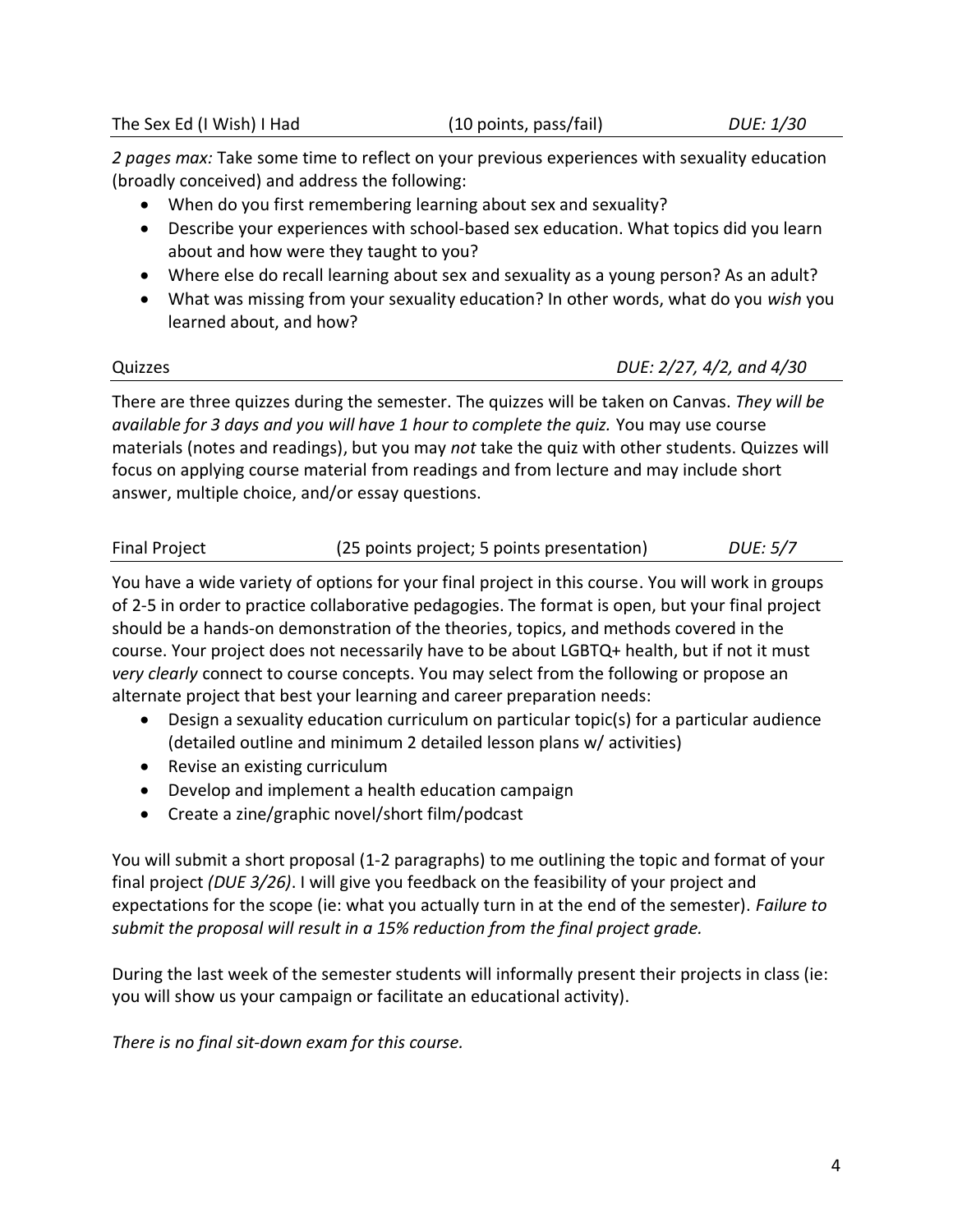# **CLASS PARTICIPATION AND ATTENDENCE**

### Communicating with me

# *All course announcements will be sent through Canvas, please set your notifications if you want to receive them by email!!!!*

Please allow 48 for an email response. If it's been longer than that, a polite reminder is OK. I generally do not answer email past 6pm on weekdays and not at all on weekends. This should go without saying but I do it anyways: Emailing an instructor is not the same as texting a friend. I expect you to write professional emails to me. This includes an informative subject line (*not* just "question" or "GWS 449," addressing the email to me, signing your name, and being polite even if you are upset.

I encourage you to visit my office hours if you need help or just want to chat. If you want to discuss a grade, you must come to office hours; I do not discuss grades over email or before and after class.

### Practicing Techno-mindfulness

Many professors at UW and elsewhere prohibit students from using laptops in the classroom. I *do* allow laptops/tablets in the classroom, as I recognize them as tools that can help you learn. You are welcome to use your computer in class in order to take notes or view the readings. You are *not allowed* to use technology in the classroom to absentmindedly surf the web, check email, or use social media. In other words, be present to the class and do not engage in multitasking. It is up to you to assess your ability to use your computer in the classroom and be mindful about it.

This policy is open to revision at any time during the semester. Please be mindful that if one person abuses the policy, it affects all of us. If you are caught surfing the web or checking your phone, you will be marked absent for that day, no exceptions. I am really serious about this.

# Participation and Attendance

You will be graded on both attendance and your actual participation in our class discussions—in order to get the most out of this course you need to show up *and* participate in the class discussions/activities. I will take attendance using Top Hat (see below).

10% of your participation grade will be determined by me and 10% will be determined by your peers. We will have regular in-class small group discussion (with rotating group members). After each member rotation you will submit an anonymous assessment of each group member's participation. You will be graded on your frequency of participation, quality of participation, and respect of our discussion ground rules.

*You may miss 2 course meetings without an effect on the attendance portion of your grade, no questions asked, and you don't need to notify me.* Religious observations and UW athletics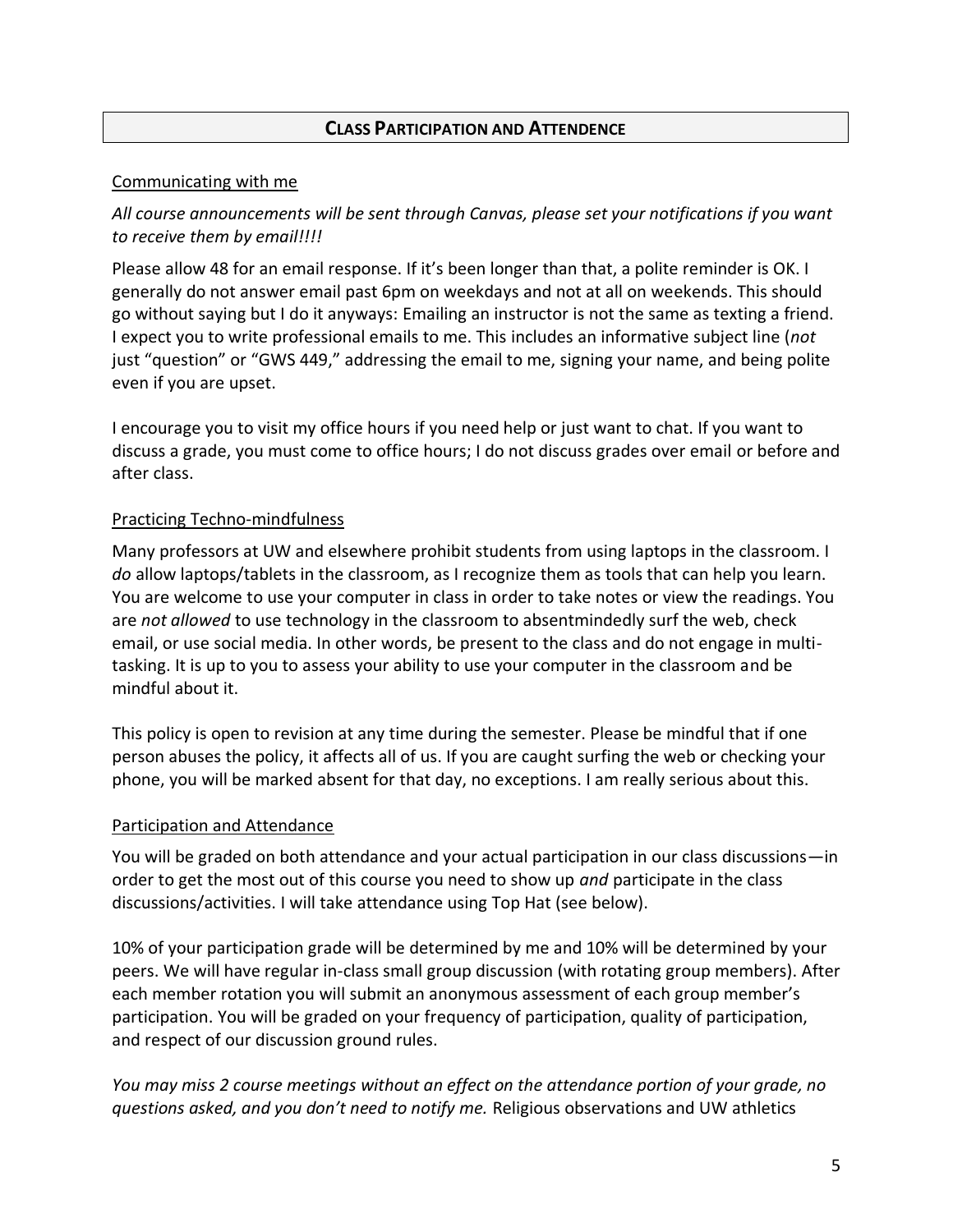participation do not count toward your 2 absences, but please let know in advance. If you have other extenuating circumstances that prevent you coming to class, please contact me IN ADVANCE so that we can work together to find a possible solution. Emailing me after an absence does not constitute approval for that absence. You are responsible for checking with other students about what you may have missed in class. After 4 absences, you will need to schedule a meeting with me in order to stay in the course. After 6 unexcused absences, you will receive an F in the course, no exceptions.

Policy on missing class to attend political actions: As a scholar-activist, I support the learning opportunities that take place through social and political engagement. If you wish to receive an "excused" absence for the purposes of attending a protest, demonstration or similar activity (that is, not counting toward your 2 no questions asked absences) you must 1) notify me *prior* to the absence, and 2) submit a 1-page description and reflection of the activity to me via email by the *next class meeting.* I reserve the right to limit the number of times you use this excused absence opportunity.

I shut the classroom door about 10 minutes past the scheduled start of class; if you enter class after the door is shut, you are considered absent for that day.

# Top Hat

Top Hat (www.tophat.com) is an app that helps us engage students during class. It allows you to submit answers to in-class questions and surveys using your phone, tablet, or laptop. You can register by visiting our course website[: https://app.tophat.com/e/144599.](https://app.tophat.com/e/144599) Note: our course's Join Code is 144599.

A Top Hat subscription is \$26 for a semester. This subscription will work for all of your courses that use Top Hat (not just this one). You can also buy a year long subscription for \$38 or a 4 year subscription for \$75.

If you don't have access to a smartphone/laptop/tablet, no problem. Just let me know within the first 2 weeks of the semester. When I pose a Top Hat question in lecture, jot down your response on a piece of paper and submit it to me at the end of class. NOTE: this option is *only* available to students who don't have an electronic device, it's not an option for when you forget your device or it's out of battery!!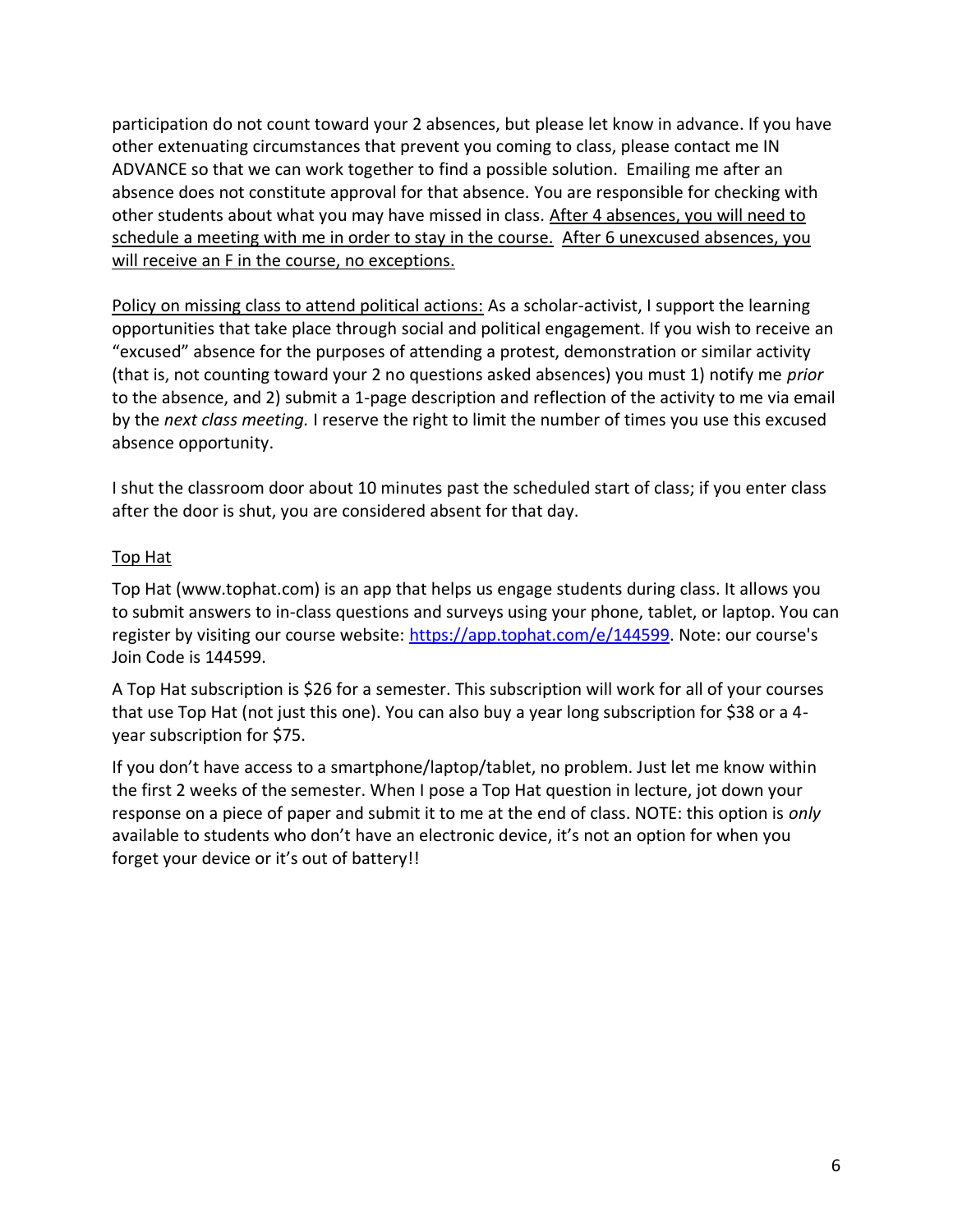| % of final | <b>Course component</b>               | follows:  | Final letter grades are as |
|------------|---------------------------------------|-----------|----------------------------|
| grade      |                                       | A         | 93-100                     |
| 10%        | In-class attendance and participation | AB        | 88-92                      |
| 10%        | Discussion group peer evaluation      | B         | 83-87                      |
| 30%        | 3 quizzes (10%/each)                  | <b>BC</b> | 78-82                      |
| 10%        | The Sex Ed (I Wish) I Had             |           | 70-77                      |
| 25%        | Final group project                   | D         | 60-69                      |
| 10%        | Final project presentation            | F         | below 60                   |
| 5%         | Final project peer evaluation         |           |                            |
| 100%       | <b>Total</b>                          |           |                            |

# **ACADEMIC HONESTY POLICY**

By enrolling in this course, each student assumes the responsibilities of an active participant in UW-Madison's community of scholars in which everyone's academic work and behavior are held to the highest academic integrity standards. Academic misconduct compromises the integrity of the university. Cheating, fabrication, plagiarism, unauthorized collaboration, and helping others commit these acts are examples of academic misconduct, which can result in disciplinary action. This includes but is not limited to failure on the assignment/course, disciplinary probation, or suspension. Substantial or repeated cases of misconduct will be forwarded to the Office of Student Conduct & Community Standards for additional review. For more information, refer to [studentconduct.wiscweb.wisc.edu/academic-integrity/.](https://conduct.students.wisc.edu/academic-integrity/)

It is important to understand that academic dishonesty is not only harmful to yourself; it is also harmful to your peers and colleagues at UW as we come together as a community of learners. While there is a zero-tolerance policy of academic dishonesty in this course, we will work together to clear up misunderstandings about appropriate use of sources, appropriate citation and documentation, and the uses of intellectual property.

# **ACCOMODATION POLICY**

I am committed to making sure my courses are accessible to students with a range of disability accommodations and learning needs. If you have a McBurney Faculty Notification Letter, please make it available to me by the end of week 2 of class. If you do not have McBurney documentation but there are conditions or life circumstances that interfere with your ability to fulfill your responsibilities for this course, I encourage you to meet with me ASAP to discuss how best to accommodate you. In some cases, I may recommend that you consult with the McBurney Disability Resource Center[: https://mcburney.wisc.edu/.](https://mcburney.wisc.edu/)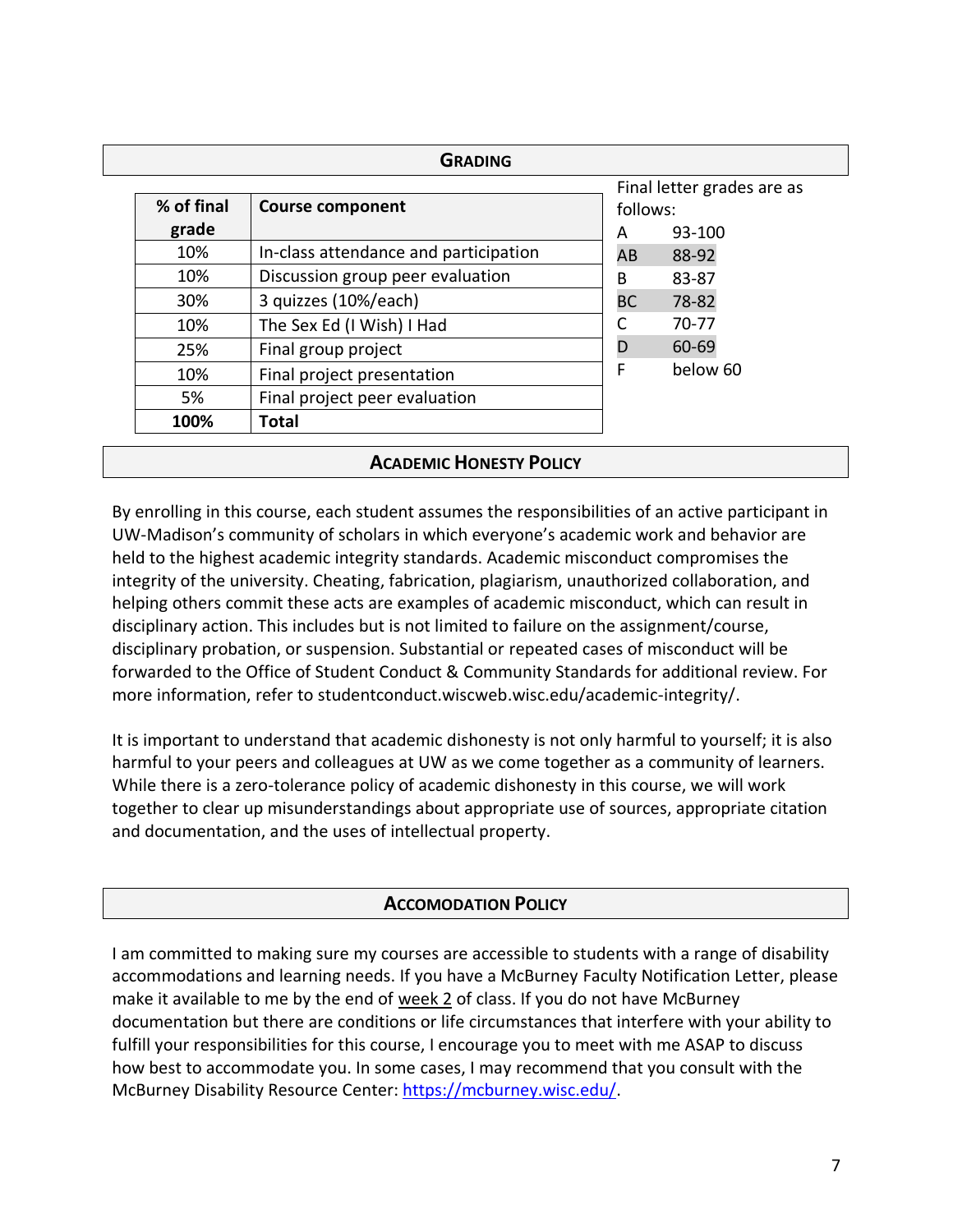# **COURSE CALENDAR**

Please note: This syllabus is a "living document" in the sense that course readings and assignments may change according to the needs of student learning.

| <b>PART 1: The Queer Politics of Sex Education</b>                                                                                                                                                                                                                      |  |
|-------------------------------------------------------------------------------------------------------------------------------------------------------------------------------------------------------------------------------------------------------------------------|--|
| <b>Week 1: Introduction to course</b>                                                                                                                                                                                                                                   |  |
| Read the syllabus. No really, read it. Maybe twice.                                                                                                                                                                                                                     |  |
| Fields, J., Gilbert, J., & Miller, M. (2015). Sexuality and education:<br>Toward the promise of ambiguity. In J. DeLamater and R.F. Plante<br>(Eds.), Handbook of the Sociology of Sexualities (pp. 371-387). New<br>York, NY: Springer Publications.                   |  |
| Week 2: A brief history of sex education                                                                                                                                                                                                                                |  |
| Lord, A.M., (2010). In Bed with the Fed. In Condom Nation: The U.S.<br>Government's Sex Education Campaign from World War I to the<br>Internet (pp. 1-24). Baltimore, MD: Johns Hopkins University Press.                                                               |  |
| Zimmerman, J. (2015). Sex Education and the "Sexual Revolution,"<br>$\bullet$<br>1965-1983. In Too hot to handle: A global history of sex education (pp.<br>80-114). Princeton, NJ: Princeton University Press.                                                         |  |
| <b>NO CLASS TODAY</b>                                                                                                                                                                                                                                                   |  |
| <b>ASSIGNMENT DUE: The Sex Ed (I Wish) I Had</b>                                                                                                                                                                                                                        |  |
| Week 3: The politics of HIV/AIDS and the birth of queer sex ed                                                                                                                                                                                                          |  |
| Patton, C. (1987). Resistance and the erotic: Reclaiming history, setting<br>strategy as we face AIDS. Radical America, 20(6): 68-78.                                                                                                                                   |  |
| Hollibaugh, A. (1996). Seducing women into a "lifestyle of vaginal<br>fisting": Lesbian sex gets virtually dangerous. In Dangerous Bedfellows<br>(Eds.), Policing Public Sex: Queer Politics and the Future of AIDS<br>Activism (pp. 321-336). Boston: South End Press. |  |
| Butler-Wall, K. (2016). Viral transmissions: Safer sex videos, disability,<br>and queer politics. Disability Studies Quarterly, 36(4).                                                                                                                                  |  |
|                                                                                                                                                                                                                                                                         |  |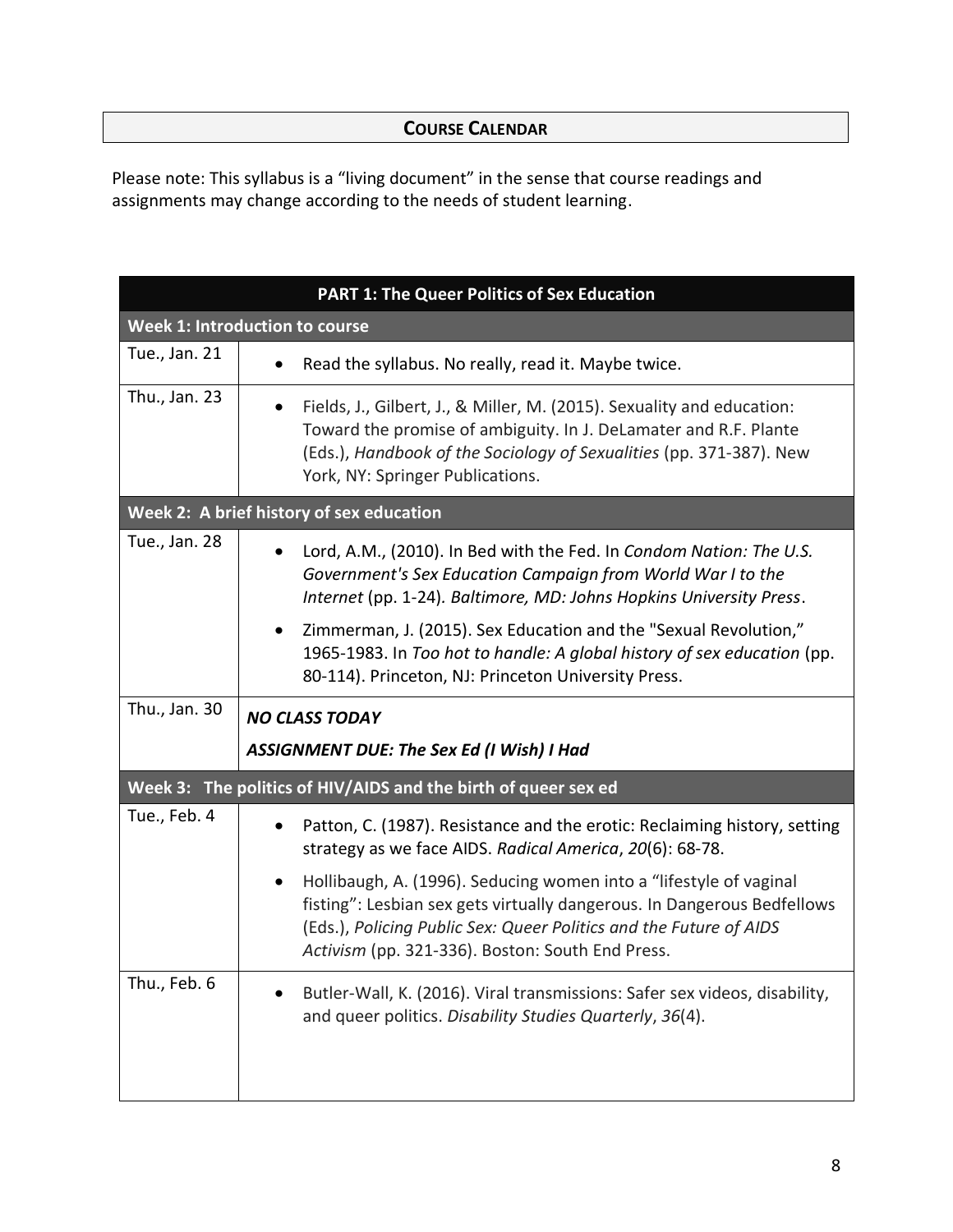|               | Week 4: Sex education and social inequalities, part 1                                                                                                                                                                                                                                                                |
|---------------|----------------------------------------------------------------------------------------------------------------------------------------------------------------------------------------------------------------------------------------------------------------------------------------------------------------------|
| Tue., Feb. 11 | Elia, J. P., & Tokunaga, J. (2015). Sexuality education: implications for<br>health, equity, and social justice in the United States. Health<br>Education, 115(1), 105-120.                                                                                                                                          |
|               | Elliott, S. (2014). "Who's to blame?" Constructing the responsible<br>sexual agent in neoliberal sex education. Sexuality Research and Social<br>Policy, 11(3), 211-224.                                                                                                                                             |
| Thu., Feb. 13 | Garcia, L. (2009). "Now why do you want to know about that?"<br>Heteronormativity, sexism, and racism in the sexual (mis) education of<br>Latina youth. Gender & Society, 23(4), 520-541.                                                                                                                            |
|               | Froyum, C. M. (2010). Making 'good girls': Sexual agency in the<br>$\bullet$<br>sexuality education of low-income black girls. Culture, health &<br>sexuality, 12(1), 59-72.                                                                                                                                         |
|               | Week 5: Sex education and social inequalities, part 2                                                                                                                                                                                                                                                                |
| Tue., Feb. 18 | Gill, M. (2015). Pleasure principles: From harm reduction to diversity in<br>$\bullet$<br>sex education. In Already doing it: Intellectual disability and sexual<br>agency (pp. 47-80). Minneapolis: University of Minnesota Press.                                                                                  |
| Thu., Feb. 20 | Sevelius, J. (2009). "There's no pamphlet for the kind of sex I have":<br>$\bullet$<br>HIV-related risk factors and protective behaviors among transgender<br>men who have sex with nontransgender men. Journal of the<br>Association of Nurses in AIDS Care, 20(5), 398-410.                                        |
|               | Brömdal, A., Rasmussen, M. L., Sanjakdar, F., Allen, L., & Quinlivan, K.<br>$\bullet$<br>(2017). Intersex bodies in sexuality education: on the edge of cultural<br>difference. In A. Allen and M.L. Rasmussen (Eds.), The Palgrave<br>Handbook of Sexuality Education (pp. 369-390). Palgrave Macmillan,<br>London. |
| Week 6:       | The politics of evidence                                                                                                                                                                                                                                                                                             |
| Tue., Feb. 25 | McClelland, S. I., & Fine, M. (2008). Embedded science: Critical analysis<br>$\bullet$<br>of abstinence-only evaluation research. Cultural Studies? Critical<br>Methodologies, 8(1), 50-81.                                                                                                                          |
| Thu., Feb. 27 | O'Quinn, J., and Fields, J. (2019). The future of evidence: Queerness in<br>progressive visions of sexuality education. Sexuality Research & Social<br>Policy. First online: https://doi.org/10.1007/s13178-019-00395-z.<br><b>TBD</b>                                                                               |
|               | <b>ASSIGNMENT DUE: QUIZ 1 (covers weeks 1-5)</b>                                                                                                                                                                                                                                                                     |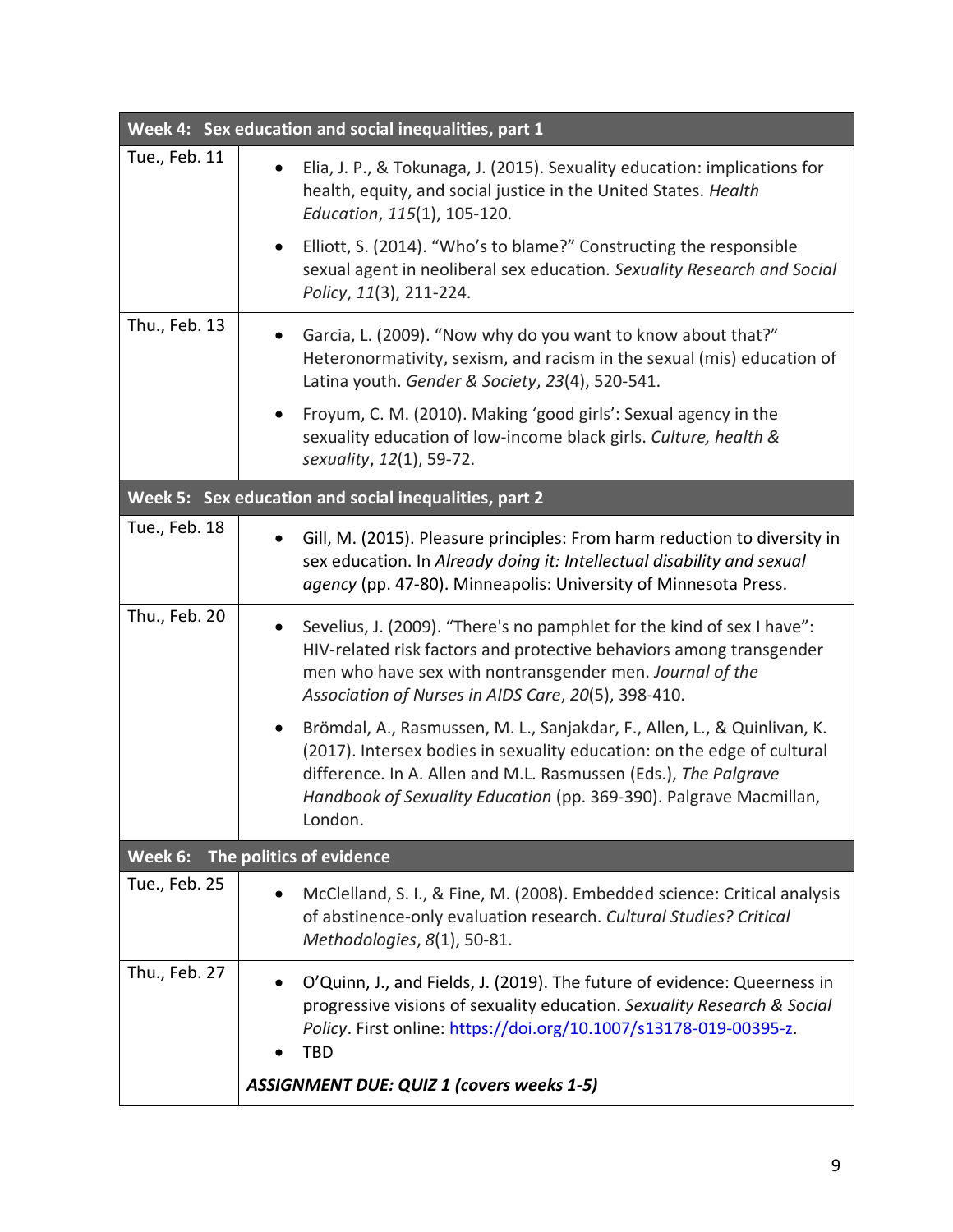| Week 7: Queering risk |                                                                                                                                                                                                                                                                                           |
|-----------------------|-------------------------------------------------------------------------------------------------------------------------------------------------------------------------------------------------------------------------------------------------------------------------------------------|
| Tue., Mar. 3          | Richters, J., & Clayton, S. (2010). The practical and symbolic purpose of<br>$\bullet$<br>dental dams in lesbian safer sex promotion.                                                                                                                                                     |
|                       | Orne, J., & Gall, J. (2019). Converting, Monitoring, and Policing PrEP<br>$\bullet$<br>Citizenship: Biosexual Citizenship and the PrEP Surveillance<br>Regime. Surveillance & Society, 17(5), 641-661.                                                                                    |
| Thu., Mar. 5          | Bailey, M. M. (2016). Black gay (raw) sex. In E. P. Johnson (Ed.) No Tea,<br>No Shade: New Writings in Black Queer Studies (pp. 239-61). Durham,<br>NC: Duke University Press.                                                                                                            |
| Week 8:               | <b>Pleasure and desire</b>                                                                                                                                                                                                                                                                |
| Tue., Mar. 10<br>JAY  | Albury, K. (2014). Porn and sex education, porn as sex education. Porn<br>$\bullet$<br>Studies, 1(1-2), 172-181.                                                                                                                                                                          |
|                       | Allen, L. (2012). Pleasure's perils? Critically reflecting on pleasure's<br>٠<br>inclusion in sexuality education. Sexualities, 15(3-4), 455-471.                                                                                                                                         |
| Thu., Mar. 12         | No class: Meet with your final project groups                                                                                                                                                                                                                                             |
|                       | <b>ASSIGNMENT DUE: Peer grading #1</b>                                                                                                                                                                                                                                                    |
| <b>SPRING BREAK!!</b> |                                                                                                                                                                                                                                                                                           |
| Week 9:               | <b>Public Health, Public Sex</b>                                                                                                                                                                                                                                                          |
| Tue., Mar. 24         | Califia, P. (1994). Public Sex. In Public Sex: The Culture of Radical Sex<br>(pp. 71-82). Jersey City, NJ: Cleis Press.                                                                                                                                                                   |
|                       | Rubin, G. (1997). Elegy for the valley of kings: AIDS and the leather<br>community in San Francisco, 1981-1996. In Levine, M.P., Nardi, P.M. &<br>Gagnon, J.H. (Eds.) Changing times: Gay men and lesbians encounter<br>HIV/AIDS (pp. 101-144). Chicago, IL: University of Chicago Press. |
| Thu., Mar. 26         | Binson, D., Blea, L., Cotten, P. D., Kant, J., & Woods, W. J. (2005).<br>Building an HIV/STI prevention program in a gay bathhouse: a case<br>study. AIDS Education & Prevention, 17(4), 386-399.                                                                                         |
|                       | Meunier, É. (2014). No attitude, no standing around: the organization<br>of social and sexual interaction at a gay male private sex party in New<br>York city. Archives of Sexual Behavior, 43(4), 685-695.                                                                               |
|                       | <b>ASSIGNMENT DUE: Final project proposal</b>                                                                                                                                                                                                                                             |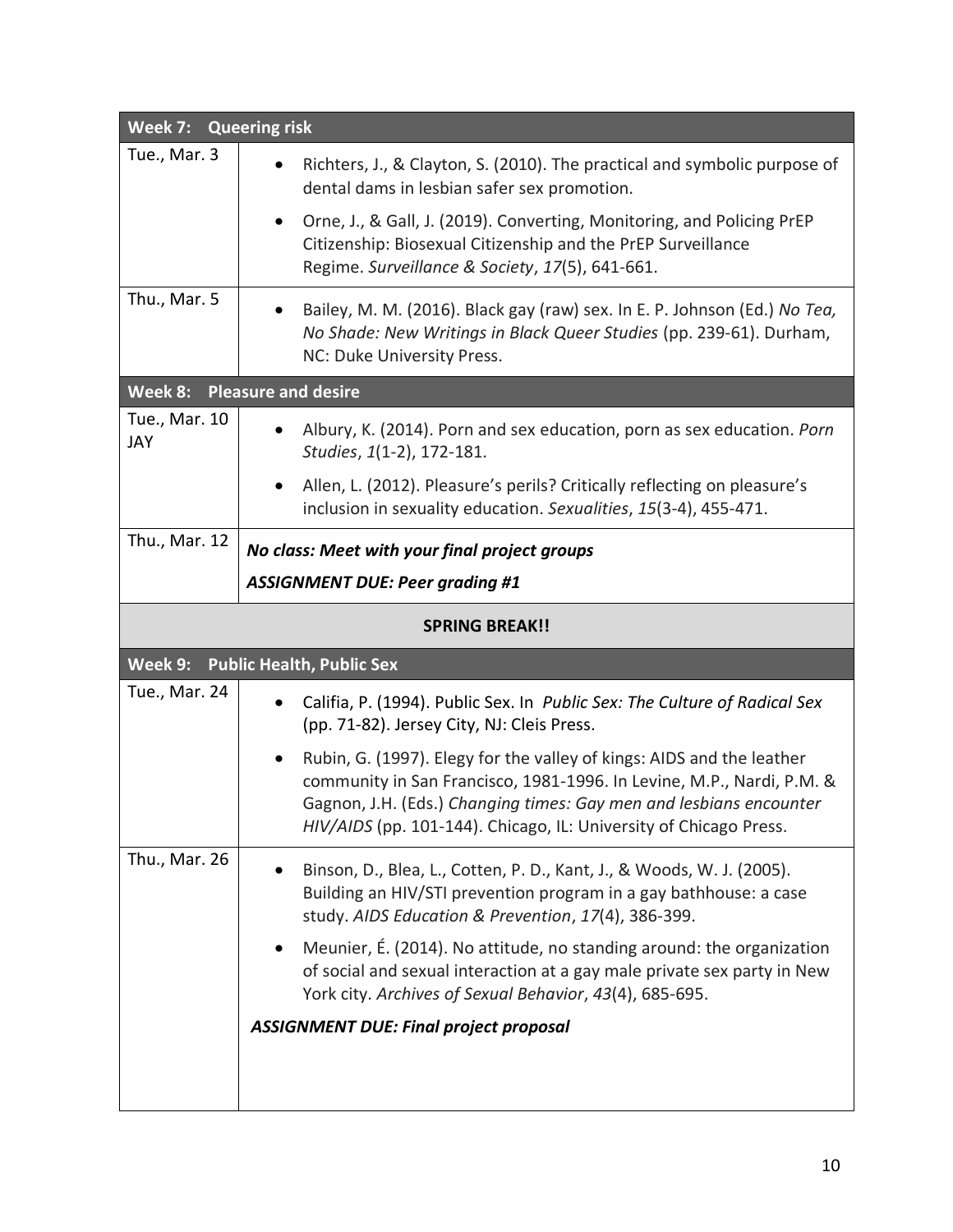|                                            | Part 2: Applying the Theory to the Practice                                                                                                                                                         |
|--------------------------------------------|-----------------------------------------------------------------------------------------------------------------------------------------------------------------------------------------------------|
| <b>Week 10:</b><br><b>Queer Pedagogies</b> |                                                                                                                                                                                                     |
| Tue., Mar. 31                              | hooks., b. (1994). Engaged pedagogy. In Teaching to transgress:<br>education as the practice of freedom (pp. 13-22). New York, NY:<br>Routledge.                                                    |
|                                            | hooks, b. (1994). Eros, eroticism, and the pedagogical process.<br>$\bullet$<br>Teaching to transgress: education as the practice of freedom (pp. 191-<br>200). New York, NY: Routledge.            |
|                                            | Shlasko, D. (2005). Queer (v.) pedagogy. Equity & Excellence in<br>٠<br>Education, 38(2), 123-134.                                                                                                  |
| Thu., Apr. 2                               | Greteman, A. J. (2013). Fashioning a bareback pedagogy: Towards a<br>theory of risky (sex) education. Sex Education, 13(sup1), S20-S31.                                                             |
|                                            | Coll, L., & Charlton, E. (2018). Not yet queer, here and now for<br>sexualities and schooling. Sex education, 18(3), 307-320.                                                                       |
|                                            | <b>ASSIGNMENT DUE: QUIZ 2 (covers weeks 6-9)</b>                                                                                                                                                    |
| <b>Week 11:</b>                            | <b>Designing curricula</b>                                                                                                                                                                          |
| Tue., Apr. 7                               | Fields, J., & Copp, M. (2015). Striving for empathy: affinities, alliances<br>and peer sexuality educators. Sex Education, 15(2), 188-203.                                                          |
|                                            | Sevelius, J. M. (2013). Gender affirmation: A framework for<br>٠<br>conceptualizing risk behavior among transgender women of color. Sex<br>roles, 68(11-12), 675-689.                               |
| Thu., Apr. 9                               | Bell, A., Goodman, D., and Oulette, M. (2016). Design and Facilitation.<br>In Adams, M. & Bell, L. Teaching for diversity and social justice, $3^{rd}$ ed.<br>(pp. 56-94). New York, NY: Routledge. |
|                                            | <b>Week 12: Designing campaigns</b>                                                                                                                                                                 |
| Tue., Apr. 14                              | <b>TBD</b>                                                                                                                                                                                          |
| Thu., Apr. 16                              | <b>TBD</b>                                                                                                                                                                                          |
|                                            | <b>ASSIGNMENT DUE: Peer grading #2</b>                                                                                                                                                              |
|                                            | Week 13: Evaluating educational programs                                                                                                                                                            |
| Tue., Apr. 21                              | <b>TBD</b>                                                                                                                                                                                          |
|                                            | And                                                                                                                                                                                                 |